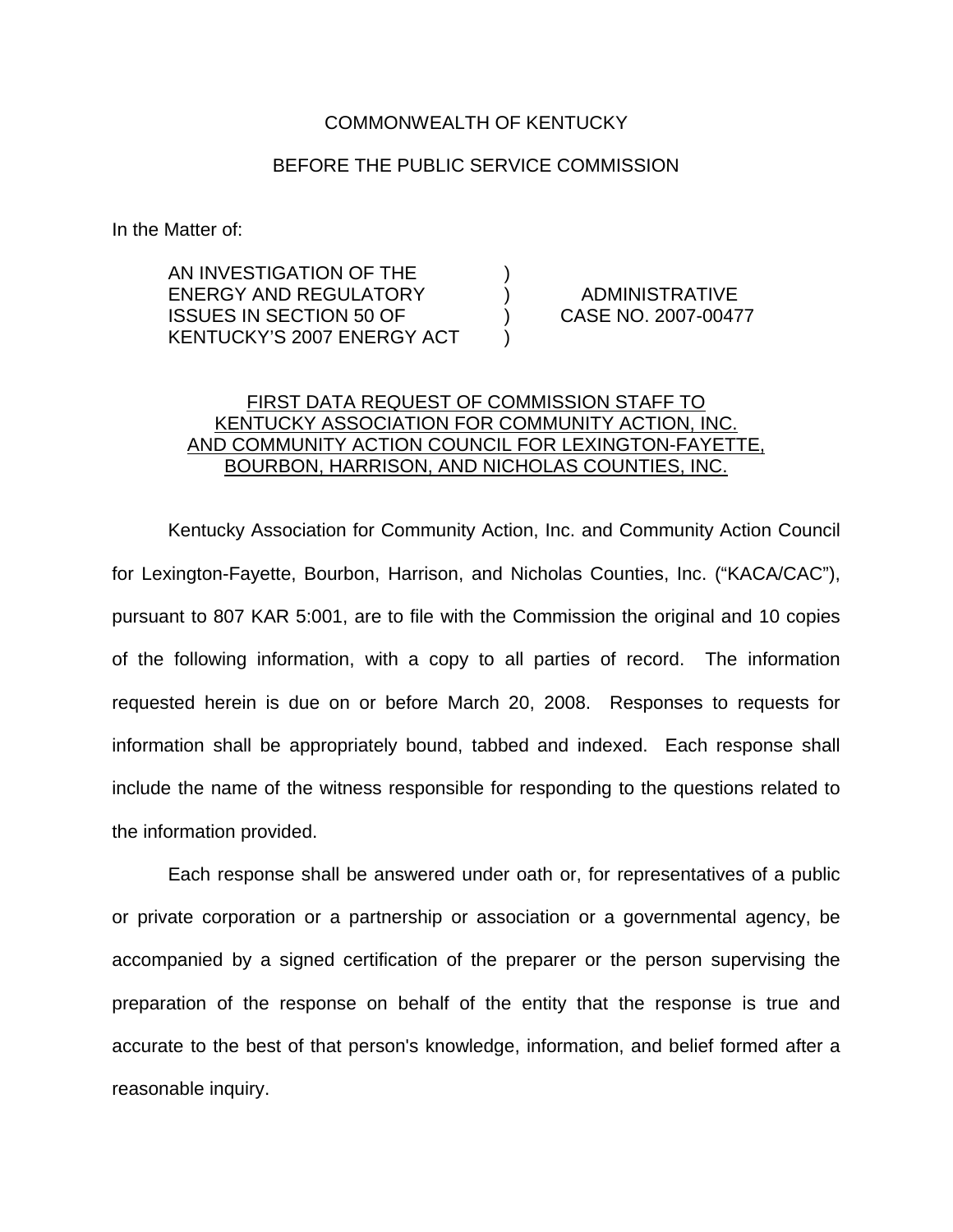KACA/CAC shall make timely amendment to any prior responses if they obtain information which indicates that the response was incorrect when made or, though correct when made, is now incorrect in any material respect. For any request to which KACA/CAC fail or refuse to furnish all or part of the requested information, they shall provide a written explanation of the specific grounds for their failure to completely and precisely respond.

Careful attention shall be given to copied material to ensure that it is legible. When the requested information has been previously provided in this proceeding in the requested format, reference may be made to the specific location of that information in responding to this request.

1. Refer to the Testimony of Thomas "Kip" Bowmar at pages 5 and 6. Mr. Bowmar recommends offering low-income discounts and describes the associated benefits.

a. What discount rate or level of discount does Mr. Bowmar recommend?

b. Should the discount rate or level of discount vary based on the customer's past level of consumption or type of fuel used for heating?

c. Should the cost of the low-income discount be recovered from all customer classes since the purchase of higher priced renewable energy equally benefits all customer classes? Explain your answer.

d. Would providing such a discount result in more or less energy consumption by those receiving the discount? Explain your response.